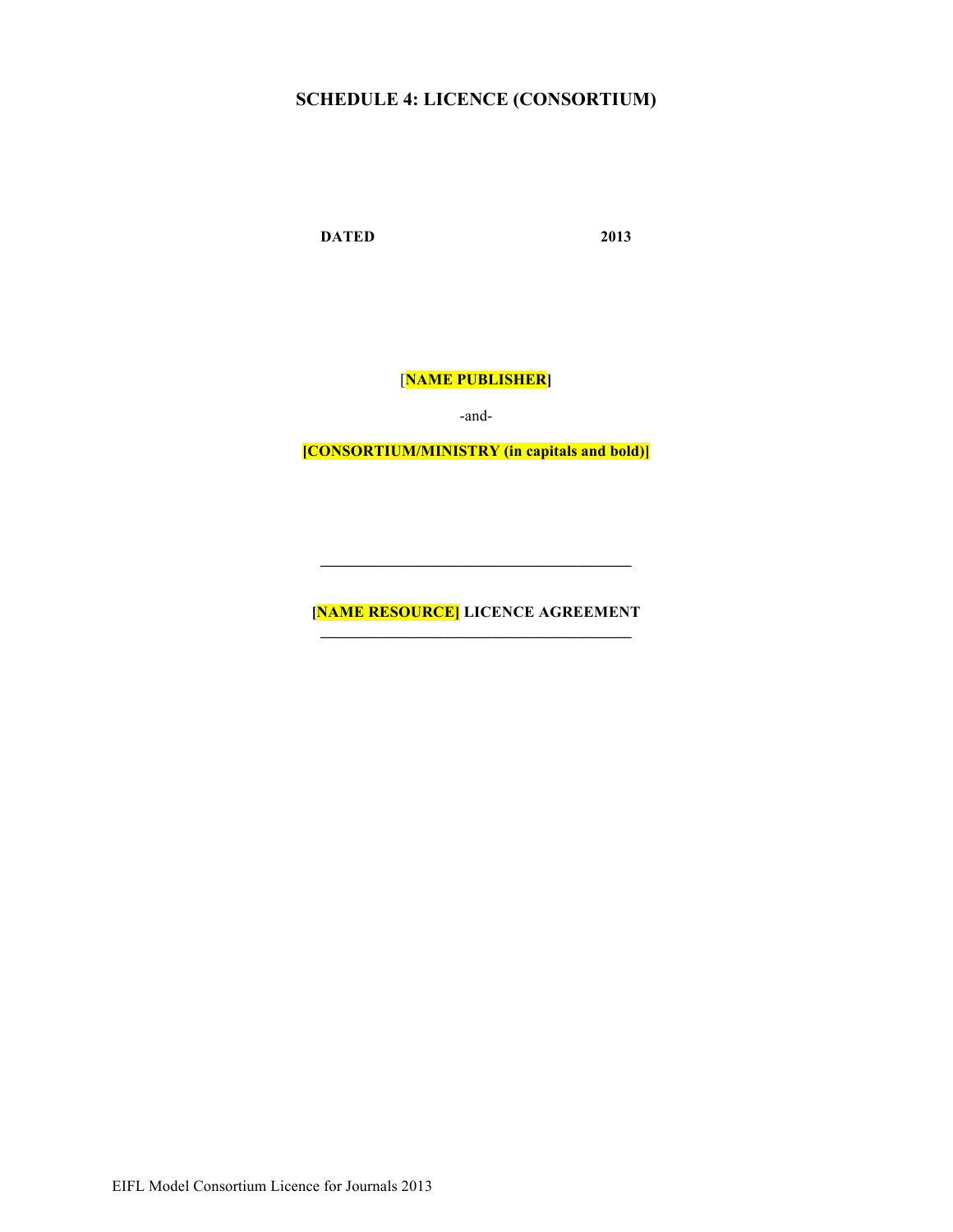### **[NAME RESOURCE] LICENCE AGREEMENT**

[**PUBLISHER**] whose principal office is at [address] ("Publisher"),

OFFERS to you, the Licensee, permission to access the Licensed Material and use such material only on the terms and conditions as set out in this Agreement.

Acceptance of this Agreement will be by delivery of a completed Acceptance of Licence Form attached hereto to the Publisher or to an authorised representative who will accept delivery on behalf of the Publisher. Acceptance shall be acceptance of all terms and conditions of this Agreement and no variation or counter offer will be accepted by the Publisher. In the event that no or partial compliance is made as to the manner or form described for acceptance, no licence will be granted and this offer is deemed withdrawn.

#### **RECITALS**

WHEREAS [Name Resource] and all intellectual property rights therein are owned by or licensed to the Publisher;

AND WHEREAS the terms of this Licence and the fee were negotiated and agreed under the [Name] Resource] Agreement between Stichting eIFL.net and the Publisher dated [date].

**AND WHEREAS** the parties are desirous of reaching agreement to make access to the Licensed Material (as hereafter defined) available to authorised users of authorised institutions.

#### **IT IS AGREED AS FOLLOWS**

#### **1. DEFINITIONS**

1.1 In this Agreement, the following terms shall have the following meanings:

| "Acceptance of Licence Form" | means the form as attached to this Licence.                                                                                                                                                                                                            |  |  |
|------------------------------|--------------------------------------------------------------------------------------------------------------------------------------------------------------------------------------------------------------------------------------------------------|--|--|
| "Authorised Institution"     | means an Eligible Institution of which the<br>Publisher has received IP addresses.                                                                                                                                                                     |  |  |
| "Authorised Users"           | means individuals who are authorised by an<br>Authorised Institution to access the Authorised<br>Institution's information services (whether on-<br>site or off-site) via Secure Authentication and<br>who are:                                        |  |  |
|                              | a current student of the Authorised<br>Institution (including undergraduates<br>and<br>postgraduates) or an alumni of the Authorised<br>Institution;                                                                                                   |  |  |
|                              | a member of staff of the Authorised<br>Institution (whether permanent or temporary<br>including retired members of staff and any teacher<br>who teaches Authorised Users registered in the<br>country where the Authorised Institution is<br>located); |  |  |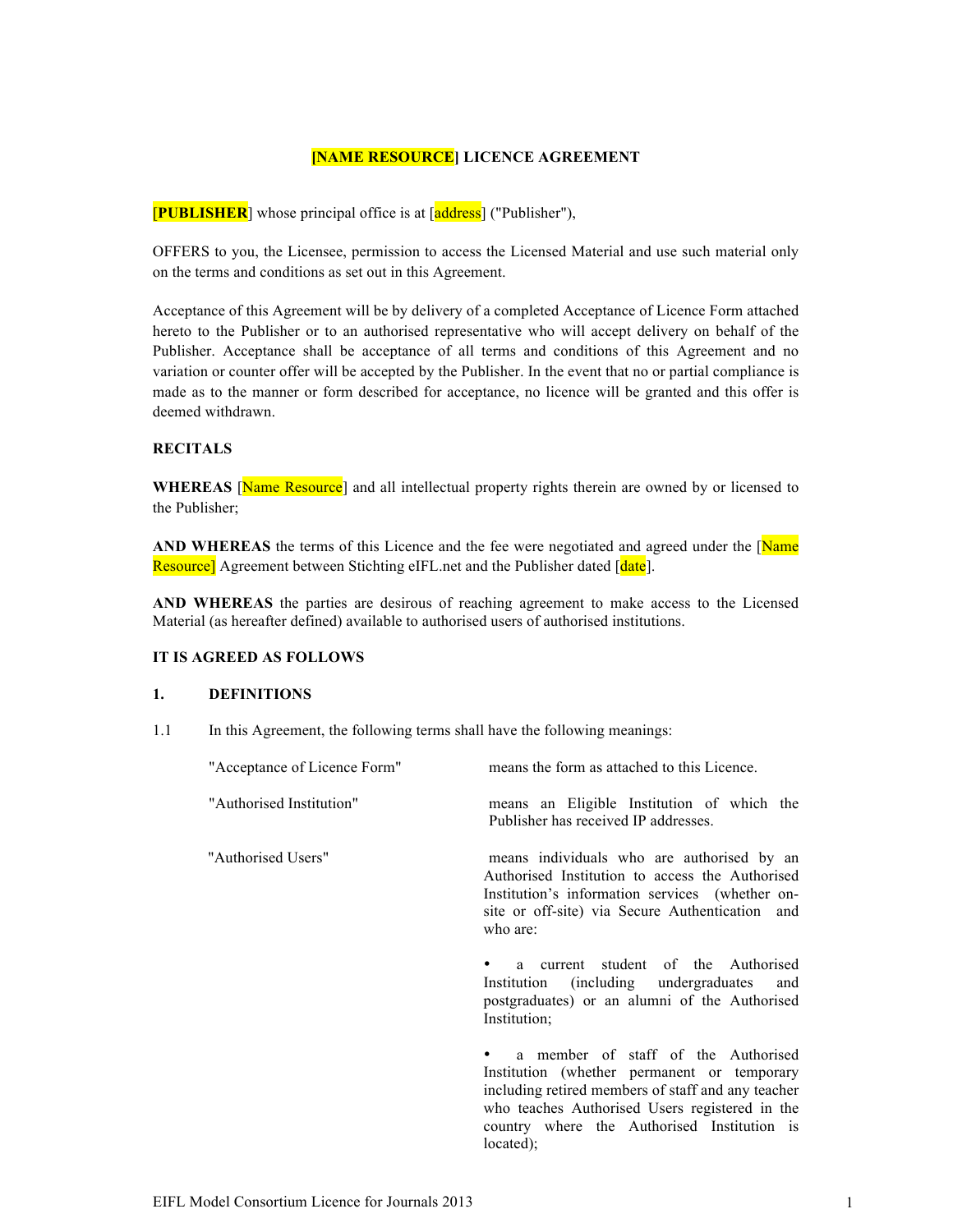- a contractor of the Authorised Institution; or
- a Walk-In User.

Walk-In Users are persons who are allowed by the Authorised Institution to access its information services from computer terminals or otherwise within the physical premises of the Authorised Institution. For the avoidance of doubt, Walk-In Users may be given access to the Licensed Material by any wireless Secure Network. Walk-In Users are not allowed off-site access to the Licensed Material.

"Commercial Use" means use of the Licensed Material for the purpose of monetary reward (whether by or for the Licensee, an Authorised Institution or an Authorised User) by means of the sale, resale, loan, transfer, hire or other form of exploitation of the Licensed Material. For the avoidance of doubt, neither the recovery of direct cost by Authorised Institutions from Authorised Users, nor use by Authorised Institutions or Authorised Users of the Licensed Work in the course of research funded by a commercial organisation is deemed to constitute Commercial Use.

"Educational Purposes" means use for the purpose of education, teaching, distance learning, private study and/or research.

"Fee" means the fee for the Licence and for access and use of the Licensed Material by Authorised Institutions and Authorised Users as set out in the Acceptance of Licence Form. The fee shall be in line with the offer negotiated and agreed under the [Name Resource] Agreement between Stichting eIFL.net and the Publisher dated [date]. Details of the offer can be found in the pricing spreadsheet in the members-only section of the EIFL website.

"Eligible Institution" means any university, public, national or governmental library or research institution or any other institution located in the country where the Licensee is located and for which the Licensee may provide support and/or services by law or under contract from time to time. Eligible Institutions are listed in the Acceptance of Licence Form. "Licensed Material" means the product(s)/material selected by the Licensee and Eligible Institutions from the Material as listed in Annex 1 to the Acceptance of Licence Form.

"Licensee" means the organisation that may enter on behalf of the Eligible Institutions into this Licence with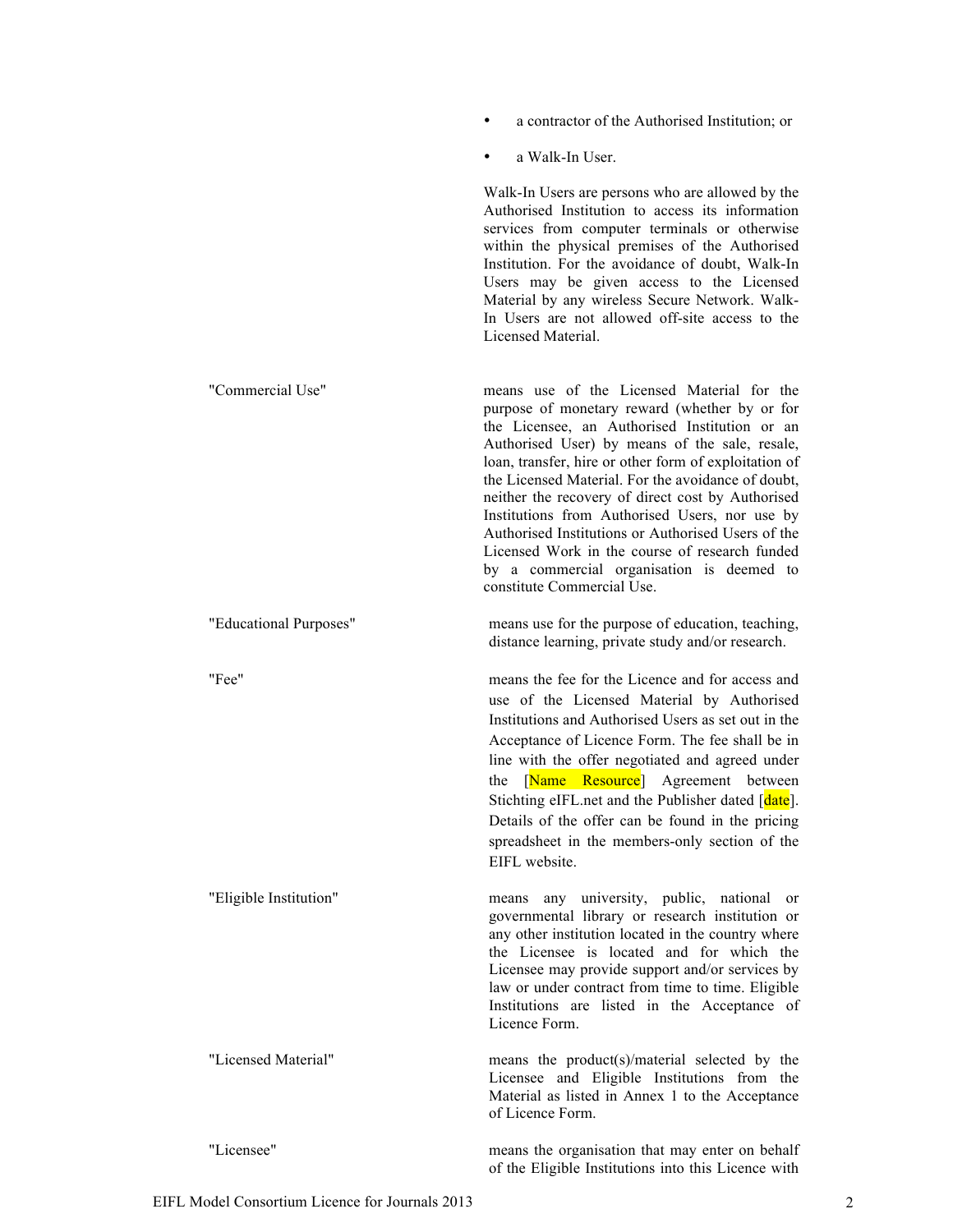|                         | the Publisher. The Licensee can be: (a) a legally<br>established consortium; (b) a governmental<br>organisation on behalf of the Eligible<br>Institutions; or (c) the lead partner in an informal<br>consortium of Eligible Institutions. |
|-------------------------|-------------------------------------------------------------------------------------------------------------------------------------------------------------------------------------------------------------------------------------------|
| "Material"              | means the list of material on offer from the<br>Publisher as set out in Schedule 1.                                                                                                                                                       |
| "Secure Authentication" | means access to the Licensed Material by<br>(Internet Protocol ("IP") ranges or by a username<br>and password provided by the Licensee or by<br>another means of authentication agreed between<br>the Publisher and the Licensee.         |
| "Secure Network"        | means a network which is only accessible to<br>Authorised Users by Secure Authentication.                                                                                                                                                 |

- 1.2 Headings contained in this Agreement are for reference purposes only and shall not be deemed to be an indication of the meaning of the clause to which they relate.
- 1.3 Where the context so implies, words importing the singular number shall include the plural and vice versa and words importing the masculine shall include the feminine and vice versa.

#### **2. LICENCE GRANT**

2.1 In consideration for the Fee, the Publisher hereby grants to the Licensee upon payment of the Fee a non-exclusive non-transferable licence to access and use the Licensed Material and to allow Authorised Institutions and Authorised Users to access and use the Licensed Material on the terms and conditions as set out in this Licence via Secure Authentication and for Educational Purposes only.

#### **3. PERMITTED USES**

- 3.1 This Licence permits the Licensee and Authorised Institutions for Educational Purposes only to:
	- 3.1.1 provide Authorised Users with integrated access and an integrated article author, article title and keyword index to the Licensed Materials and all other similar material licensed from other publishers;
	- 3.1.2 supply to an authorised user of a non-commercial library located in the same country as the Licensee (whether by post, fax or secure electronic transmission provided the electronic file is deleted immediately after printing) a single paper copy of an electronic original of an individual document;
	- 3.1.3 provide single printed or electronic copies of single articles at the request of individual Authorised Users;
	- 3.1.4 display, download and print parts of the Licensed Material for the purpose of promoting or testing the Licensed Material or for training Authorised Users;
	- 3.1.5 make and distribute copies of training material as may be required for the purpose of using the Licensed Material in accordance with this Licence;
	- 3.1.6 allow Authorised Users for Educational Purposes only to: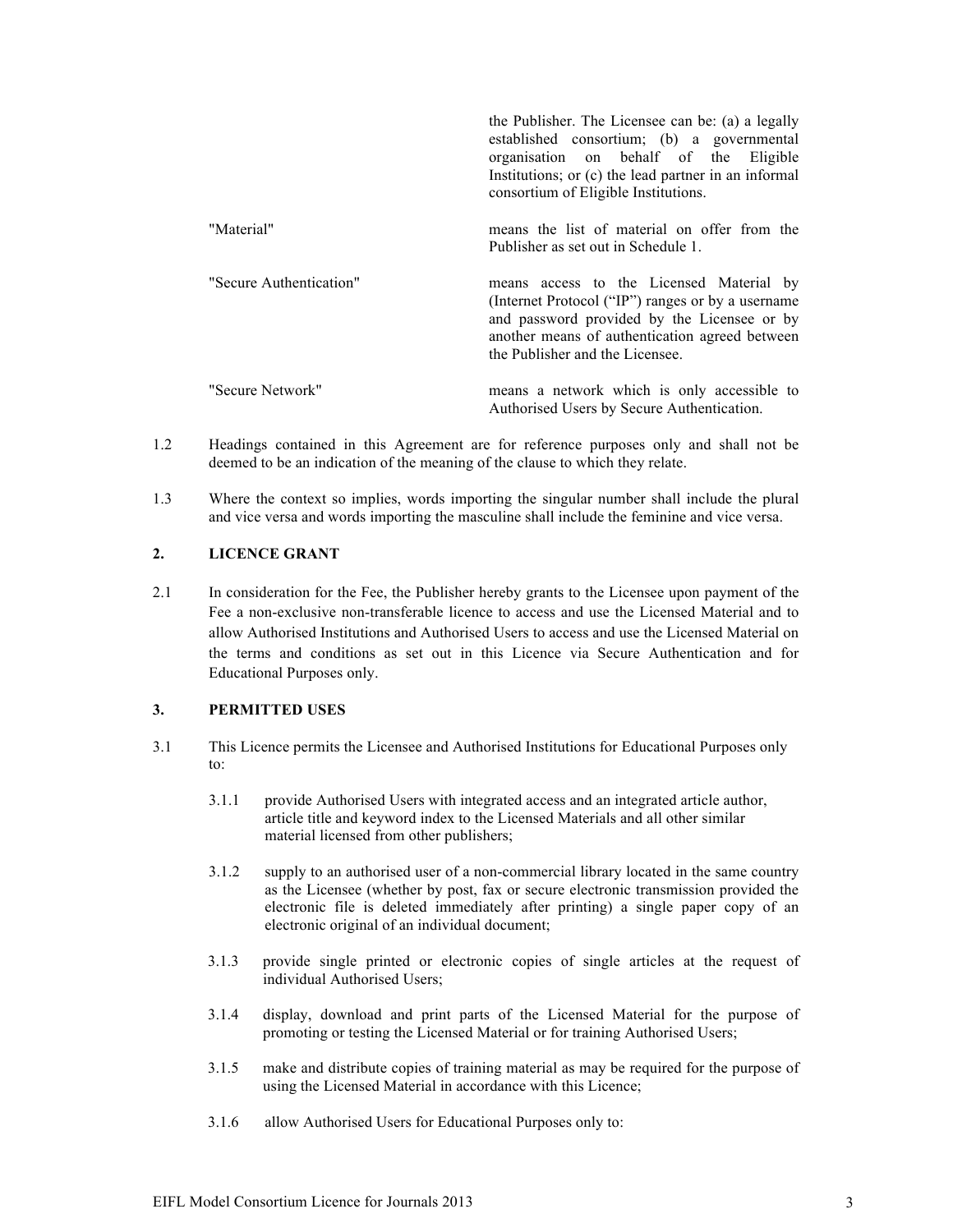- 3.1.6.1 access the Licensed Material by Secure Authentication in order to search, retrieve, display and view the Licensed Material;
- 3.1.6.2 electronically save parts of the Licensed Material;
- 3.1.6.3 print out single copies of parts of the Licensed Material;
- 3.1.6.4 incorporate parts of the Licensed Material in printed and electronic course packs to be used in the course of instruction and/or in virtual learning environments hosted on a Secure Network. Authorised Users must specify the title and copyright owner of the Licensed Material used in the course packs. Course packs in other formats, such as Braille, may also be offered to Authorised Users;
- 3.1.6.5 incorporate parts of the Licensed Material in printed or electronic form in assignments and portfolios, theses and in dissertations ("the Academic Works"), and to make reproductions of the Academic Works for personal use and library deposit. Reproductions of the Academic Works can be provided to sponsors of those Academic Works. Authorised Users must specify the title and copyright owner of the Licensed Material used in the Academic Works;
- 3.1.6.6 publicly display or publicly perform parts of the Licensed Material as part of a presentation at a seminar, conference, or workshop, or other similar event;
- 3.1.6.7 save and/or deposit in perpetuity parts of the Licensed Material in electronic repositories operated by the Institution and/or by an Authorised User on a Secure Network. Access to and use of such repositories shall be limited to Authorised Users; and
- 3.1.6.8 use the Licensed Material to perform and engage in text mining/ data mining activities for academic research and other Educational Purposes and allow Authorised Users to mount, load and integrate the results on a Secure Network and use the results in accordance with this Licence.
- 3.2Throughout the term of this Licence, the Licensee, Authorised Institutions and their authors shall be permitted free of charge to store articles appearing in the Licensed Material (in the form published by the publisher (e.g. PDF)) with a maximal time embargo of one year in an (institutional or discipline-specific) repository of their choice and to make them available in Open Access.

#### **4. RESTRICTIONS**

- 4.1 Except where this Licence states otherwise, the Licensee, Authorised Institutions and Authorised Users may not:
	- 4.1.1 use all or any part of the Licensed Material for any Commercial Use or for any purpose other than Educational Purposes unless the Publisher has given permission in writing to do so;
	- 4.1.2 remove, obscure or alter copyright notices, text acknowledgments or other means of identification or disclaimers;
	- 4.1.3 alter, adapt or modify the Licensed Material, except to the extent necessary to make it perceptible on a computer screen, or as otherwise permitted in this Licence. For the avoidance of doubt, no alteration of the words or their order is allowed;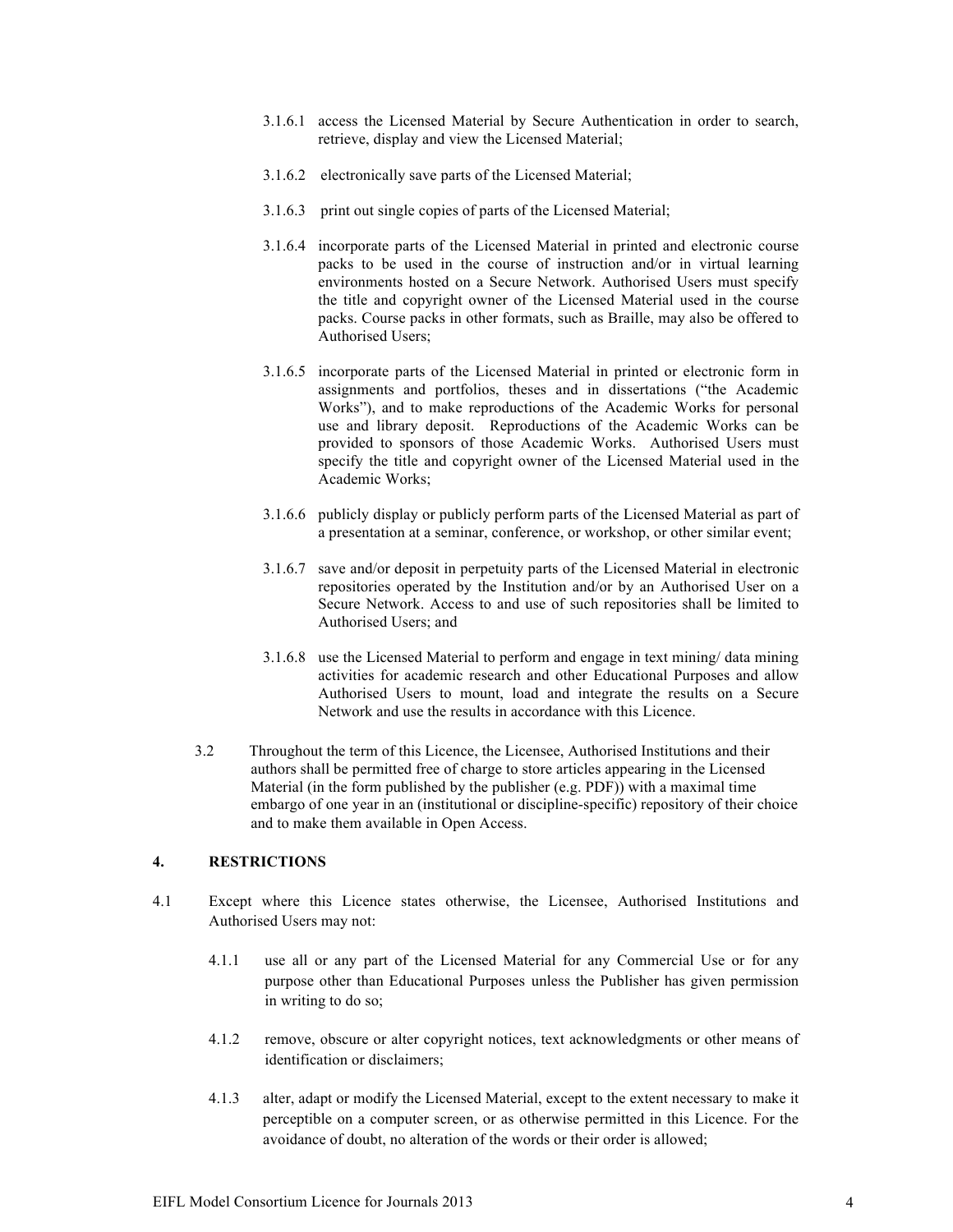- 4.1.4 display or distribute any part of the Licensed Material on any electronic network, including the Internet, other than by a Secure Network;
- 4.1.5 make printed or electronic copies of multiple extracts of the Licensed Material for any purpose, beyond those authorised by this Licence; and
- 4.1.6 systematically distribute the whole or any part of the Licensed Material to anyone other than Authorised Users.
- 4.2 This Clause shall survive termination of this Licence for any reason.

#### **RESPONSIBILITIES OF THE PUBLISHER**

- 5.1 The Publisher shall:
	- 5.1.1 provide access and allow use of the Licensed Material in accordance with the provisions as laid down in this Licence;
	- 5.1.2 make the Licensed Material available to the Licensee and Authorised Institutions either from the Publisher's server or the server of a third party;
	- 5.1.3 provide for customer support services to Authorised Institutions and to their Authorised Users via e-mail or phone, including answering e-mail inquiries relating to the use, functionality and content of the Licensed Material;
	- 5.1.4 provide electronic product documentation free of charge. The Publisher allows copies of all documentation to be made and distributed to Authorised Institutions provided it is either duplicated in full, or a proper ownership acknowledgement is included;
	- 5.1.5 provide the Licensee and Authorised Institutions with fully COUNTER-compliant usage statistics on at least a quarterly basis;
	- 5.1.6 use all reasonable efforts to meet the Open URL Standard (www.niso.org) to ensure that Authorised Users can discover the Licensed Material;
	- 5.1.7 use all reasonable efforts to meet the W3C standards (www.W3.org) to ensure that the Licensed Material is accessible to all Authorised Users;
	- 5.1.8 to inform the Licensee from time to time of the dark archives that the Publisher uses for archiving the Licensed Material in the event of a force majeure or if the Publisher ceases to exist; and
	- 5.1.9 permit the Licensee and Authorised Institution to make cancellations and substitutions of the Licensed Material annually [only applicable for multi-years agreements].
- 5.2 The Publisher reserves the right at any time to withdraw from the Licensed Material any item or part of an item:
	- i) for which the Publisher no longer retains the right to publish; or
	- ii) for which the Publisher has reasonable grounds to believe infringes copyright or is defamatory, obscene, unlawful or otherwise objectionable.

In the event of a withdrawal, the Publisher shall give written notice thereof to the Licensee. If the withdrawn material represents more than ten per cent (10%) of the Licensed Material, the Publisher shall make a pro rata refund of the Fee to the Licensee. The refund will take into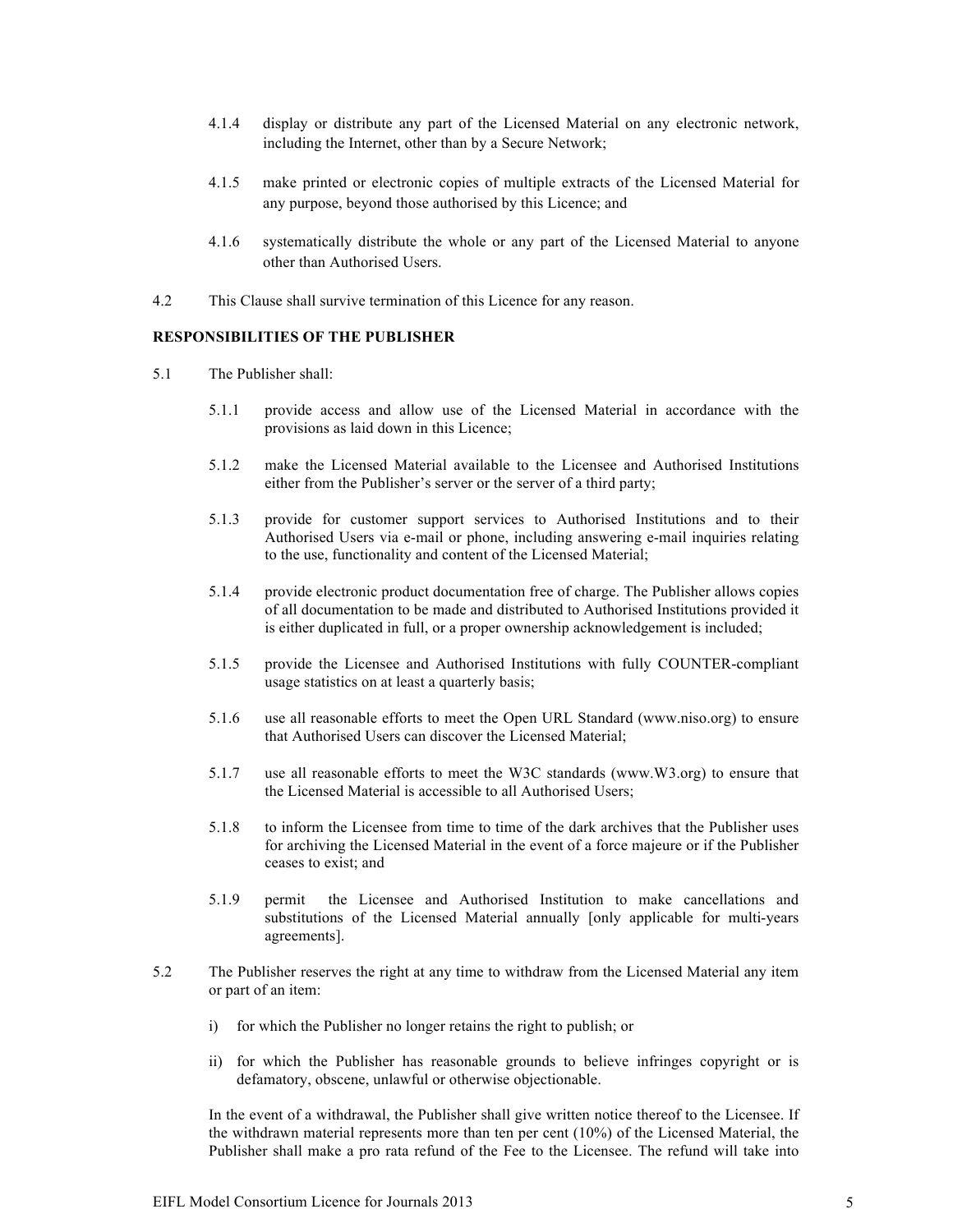account the amount of material withdrawn and the length of the subscription period remaining.

#### **6. RESPONSIBILITIES OF THE LICENSEE**

- 6.1 The Licensee agrees to:
	- 6.1.1 use all reasonable efforts to ensure that the Authorised Institutions are made aware of the terms of this Licence;
	- 6.1.2 use all reasonable efforts to ensure that the Authorised Institutions and Authorised Users comply with the terms of this Agreement. The Licensee will immediately on becoming aware of any unauthorised use or other breach notify the Publisher and take all reasonable steps to ensure that such activity ceases and to prevent any recurrence;
	- 6.1.3 provide or shall cause the Authorised Institutions to provide the Publisher with lists of valid IP addresses and update those lists on a regular basis the frequency of which will be agreed by the parties from time to time; and
	- 6.1.4 cause for Authorised Institutions to undertake to the Publisher that the Authorised Institution's computer system through which Licensed Material will be used is configured, and procedures are in place, to prohibit access to the Licensed Material by any person other than an Authorised User, that it shall inform the Authorised Users about the conditions of use of the Licensed Material, and that during the term of this Licence, Authorised Institutions will continue to make best efforts to bar nonpermitted access and to convey appropriate use information to its Authorised Users.
- **7. FEE**
- 7.1 The Licensee shall pay the Publisher in accordance with the terms of payment as set out in the Acceptance of Licence Form and the Publisher will invoice the Licensee for the Fee payable and due at the address as set out in the Acceptance of Licence Form.

#### **8. TERM AND TERMINATION**

- 8.1 The term of this Agreement will commence on the date of signature and will remain in full force and effect until the date as set out in the Acceptance of Licence Form unless terminated earlier as provided for in this Clause 8.
- 8.2 Any party may terminate this Agreement at any time on the material or persistent breach by the other of any obligation on its part under this Agreement by serving a written notice on the other identifying the nature of the breach. The termination will become effective thirty days after receipt of the written notice unless during the relevant period of thirty (30) days the defaulting party remedies the breach forthwith by written notice to the other party.
- 8.3 Upon termination of this Agreement by the Publisher due to a material or persistent breach by the Licensee, the Publisher shall cease to authorise all on-line access to the Licensed Materials by Authorised Institutions and Authorised Users. All rights under this Licence will be automatically terminated, except for such rights of action as will have accrued prior to such termination and any obligation which expressly or impliedly continue in force after such termination.
- 8.4 Upon termination of this Agreement by the Licensee due to a material or persistent breach by the Publisher, the Publisher will reimburse the Licensee a pro rata proportion of the then remaining Fee for the unexpired period of this Licence.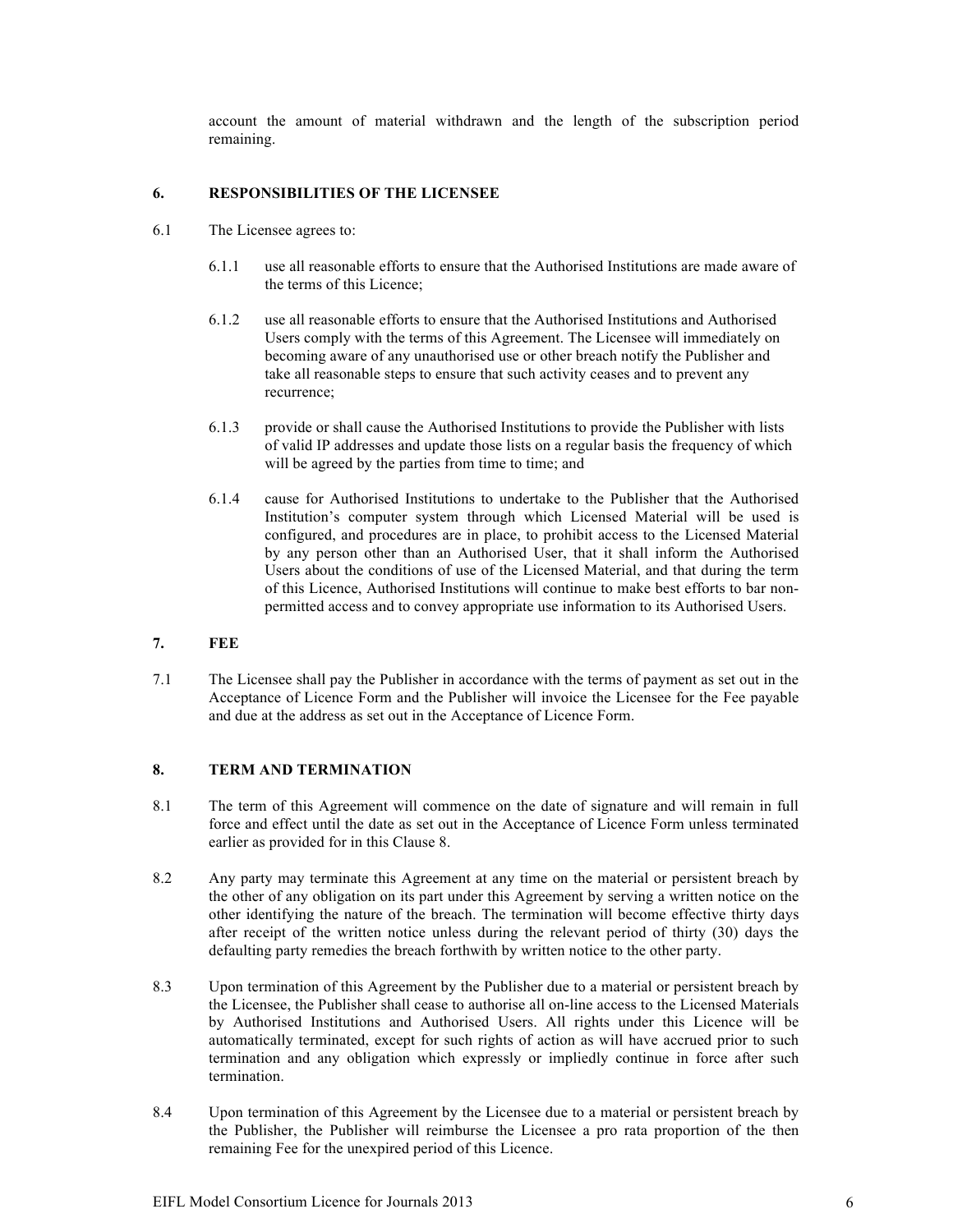8.5 Upon termination of this Agreement, the Publisher will provide the Authorised Institutions and their Authorised Users with access to the full text of the Licensed Material which was published and paid for during the term of this Licence, either by continuing online access via the Publishers' server or by supplying the electronic files in a medium and format mutually agreed between the parties to the Authorised Institutions without charge. Continuing archival access is subject to the terms and conditions of use of this Licence.

#### **9. ACKNOWLEDGEMENT AND PROTECTION OF INTELLECTUAL PROPERTY RIGHTS**

- 9.1 Except as provided for in Clauses 9.2 and 9.3, the Licensee acknowledges that all copyrights, patent rights, trademarks, database rights, trade secrets and other intellectual property rights relating to the Licensed Material, are the property of the Publisher or duly licensed to the Publisher and that this Licence does not assign or transfer to the Licensee any right, title or interest therein except for the right to use the Licensed Material in accordance with the terms and conditions of this Licence.
- 9.2 For the avoidance of doubt, the Publisher hereby acknowledges that any database rights created by the Licensee or an Authorised Institution as a result of local mounting of the Licensed Material as referred to in Clause 8.5 shall be the property of the Licensee or such Authorised Institution.
- 9.3 For the avoidance of doubt, the Publisher hereby acknowledges that any database rights created by the Licensee, an Authorised Institution or an Authorised User as a result of textmining/datamining of the Licensed Material as referred to in Clause 3.1.6.8 shall be the property of the Licensee or such Authorised Institution or Authorised User.

#### **10. REPRESENTATION, WARRANTIES AND INDEMNIFICATION**

- 10.1 The Publisher warrants to the Licensee that it is entitled to grant the licence in this Agreement and that the use of the Licensed Material as contemplated in this Licence will not infringe any copyright or other proprietary or intellectual property rights of any natural or legal person. The Publisher agrees that the Licensee and Authorised Institutions shall have no liability and the Publisher will indemnify, defend and hold the Licensee and Authorised Institutions harmless against any and all direct damages, liabilities, claims, causes of action, attorneys' fees and costs incurred by the Licensee or Authorised Institutions in defending against any third party claim of intellectual property rights infringements or threats of claims thereof with respect of the Licensee's and Authorised Institution's use of the Licensed Material, provided that: (1) the use of the Licensed Material has been in full compliance with the terms and conditions of this Licence; (2) the Licensee and Authorised Institution(s) provide the Publisher with prompt notice of any such claim or threat of claim; (3) the Licensee and Authorised institutions cooperate fully with the Publisher in the defence or settlement of such claim; and (4) the Publisher has sole and complete control over the defence or settlement of such claim.
- 10.2 The Publisher reserves the right to change the content, presentation, user facilities or availability of parts of the Licensed Material and to make changes in any software used to make the Licensed Material available at their sole discretion. The Publisher will notify the Licensee of any substantial change to the Licensed Material.
- 10.3 While the Publisher has no reason to believe that there are any inaccuracies or defects in the information contained in the Licensed Material, the Publisher makes no representation and gives no warranty express or implied with regard to the information contained in or any part of the Licensed Material including (without limitation) the fitness of such information or part for any purposes whatsoever and the Publisher accepts no liability for loss suffered or incurred by the Authorised Institutions or Authorised Users as a result of their reliance on the Licensed Material.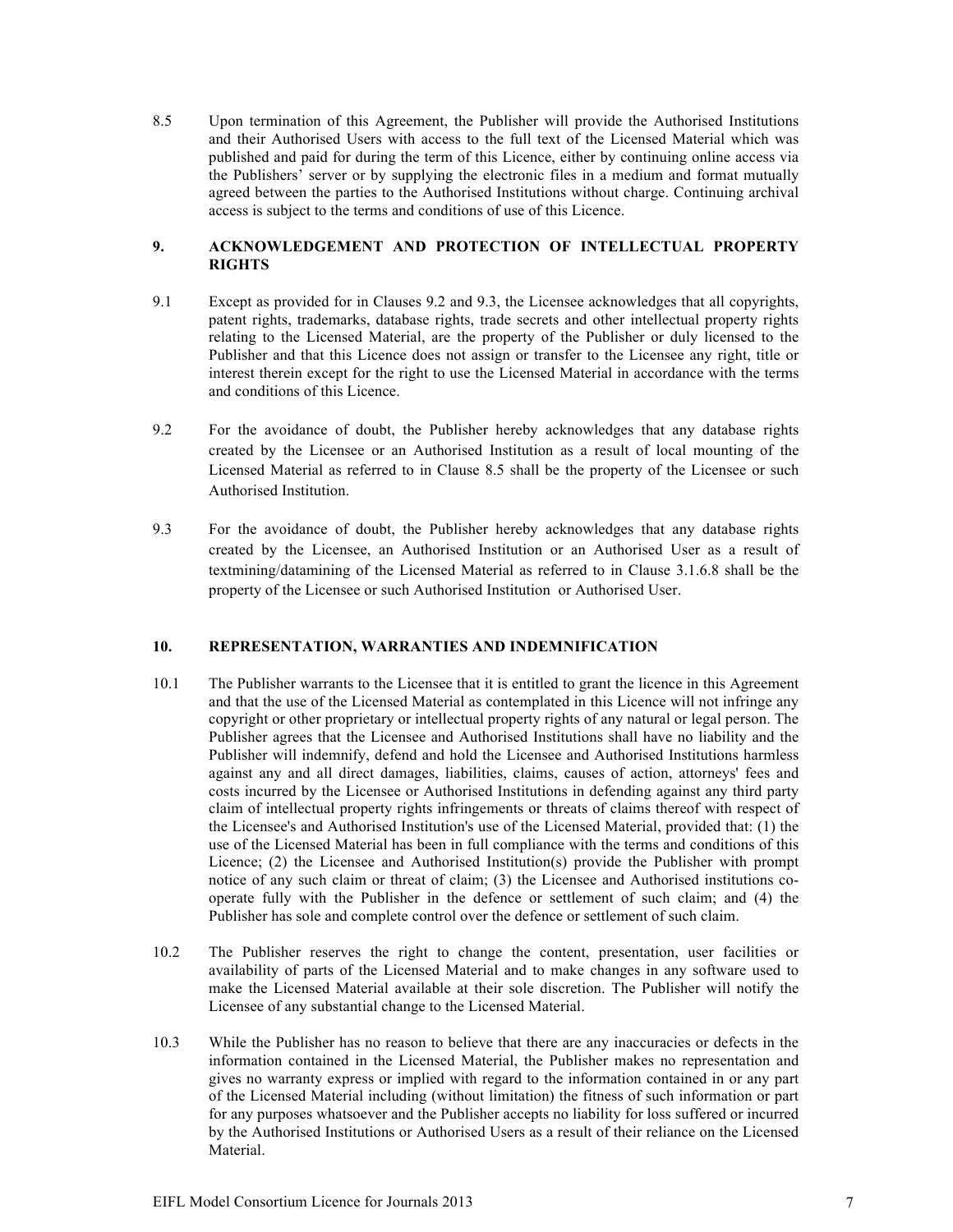- 10.4 In no circumstances will the Publisher be liable to the Licensee for any loss resulting from a cause over which the Publisher does not have direct control, including but not limited to failure of electronic or mechanical equipment or communication lines, telephone or other interconnect problems, unauthorised access, theft, or operator errors.
- 10.5 The Licensee agrees to notify the Publisher immediately and provide full particulars in the event that it becomes aware of any actual or threatened claims by any third party in connection with any works contained in the Licensed Material. It is expressly agreed that upon such notification, or if the Publisher becomes aware of such a claim from other sources, the Publisher may remove such work(s) from the Licensed Material. Failure to report knowledge of any actual or threatened claim by any third party shall be deemed a material breach of this Agreement.
- 10.6 Nothing in this Agreement shall make the Licensee liable for breach of the terms of this Agreement by any Authorised Institution or Authorised User provided that the Licensee did not cause, knowingly assist or condone the continuation of such breach after becoming aware of an actual breach having occurred.

### **11. FORCE MAJEURE**

- 11.1 Either party's failure to perform any term or condition of this Agreement as result of circumstances beyond the control of the relevant party (including without limitation, war, strikes, flood, governmental restrictions, and power, telecommunications or Internet failures or damages to or destruction of any network facilities) ["Force Majeure"] shall not be deemed to be, or to give rise to, a breach of this Agreement.
- 11.2 If either party to this Agreement is prevented or delayed in the performance of any of its obligations under this Agreement by Force Majeure and if such party gives written notice thereof to the other party specifying the matters constituting Force Majeure together with such evidence as it reasonably can give and specifying the period for which it is estimated that such prevention or delay will continue, then the party in question shall be excused the performance or the punctual performance as the case may be as from the date of such notice for so long as such cause of prevention or delay shall continue.

#### **12. ASSIGNMENT**

12.1 Except as permitted for under this Licence, neither this Licence nor any of the rights under it may be assigned by either party without obtaining the prior written consent of the other party, such consent shall not unreasonably be withheld or delayed. In any permitted assignment, the assignor shall procure and ensure that the assignee shall assume all rights and obligations of the assignor under this Licence and agrees to be bound to all the terms of this Licence.

### **13. GOVERNING LAW AND DISPUTE RESOLUTION**

- 13.1 This Agreement shall be governed by and construed in accordance with English law and the parties irrevocably agree that any dispute arising out of or in connection with this Agreement will be subject to and within the jurisdiction of the English courts.
- 13.2 The parties agree to use best efforts to resolve disputes in an informal manner, by decision of the Managing Director of the Publisher and a senior officer of the Licensee. Where the parties agree that a dispute arising out or in connection with this Licence would best be resolved by the decision of an expert, they will agree upon the nature of the expert required and together appoint a suitable expert by agreement.
- 13.3 Any person to whom a reference is made under Clause 13.2 shall act as an expert and not as an arbitrator and his decision (which shall be given by him in writing and shall state the reasons for his decision) shall be final and binding on the parties except in the case of manifest error or fraud.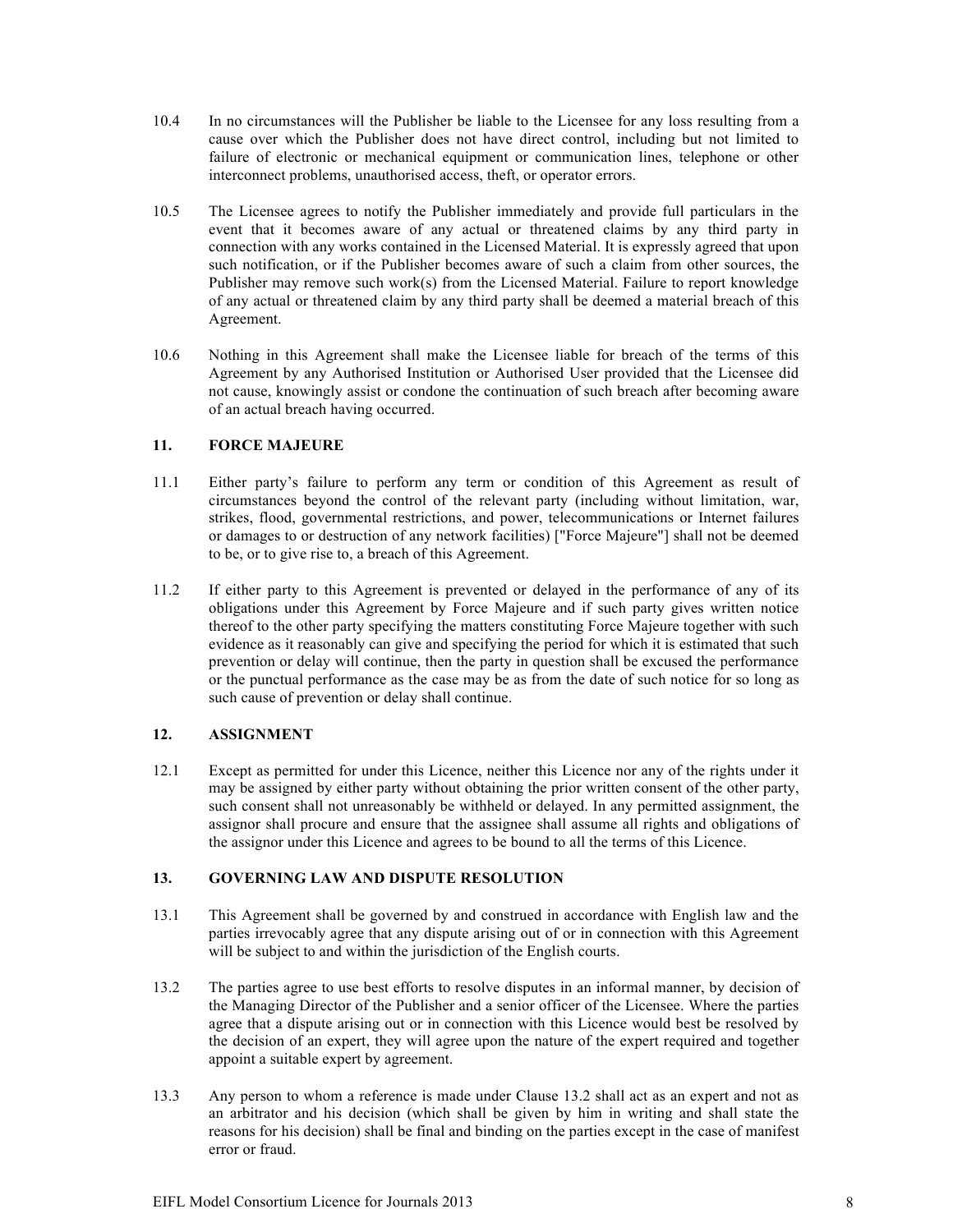- 13.4 Each party shall provide the expert with such information and documentation as he may reasonably require for the purposes of his decision.
- 13.5 The costs of the expert shall be borne by the parties in such proportions as the expert may determine to be fair and reasonable in all circumstances or, if no determination is made by the expert, by the parties in equal proportions.

### **14. NOTICES**

14.1 All notices required to be given under this Agreement shall be given in writing in English and sent by electronic mail, fax or first class registered or recorded delivery to the relevant addressee at its address set out below, or to such other address as may be notified by either party to the other from time to time under this Agreement, and all such notices shall be deemed to have been received (a) 24 hours after successful transmission in the case of electronic mail or fax; (b) fourteen (14) days after the date of posting in the case of first class registered or recorded delivery:

if to the Publisher: [insert details]

if to the Licensee: to the contact person and address as set out in the Acceptance of Licence Form.

#### **15. GENERAL**

- 15.1 This Agreement, its Schedules and Annexes constitute the entire agreement between the parties relating to the Licensed Material and supersede all prior communications, understandings and agreements (whether written or oral) relating to its subject matter and may not be amended or modified except by agreement of both parties in writing.
- 15.2 The Schedules and Annexes shall have the same force and effect as if expressly set in the body of this Agreement and any reference to this Agreement shall include the Schedules and Annexes.
- 15.3 No provision in this Agreement is intended to be enforceable by a person who is not a party to this Agreement
- 15.4 The invalidity or unenforceability of any provision of this Agreement shall not affect the continuation in force of the remainder of this Agreement.
- 15.5 The rights of the parties arising under this Agreement shall not be waived except in writing. Any waiver of any of a party's rights under this Agreement or of any breach of this Agreement by the other party shall not be construed as a waiver of any other rights or of any other or further breach. Failure by either party to exercise or enforce any rights conferred upon it by this Agreement shall not be deemed to be a waiver of any such rights or operate so as to bar the exercise or enforcement thereof at any subsequent time or times.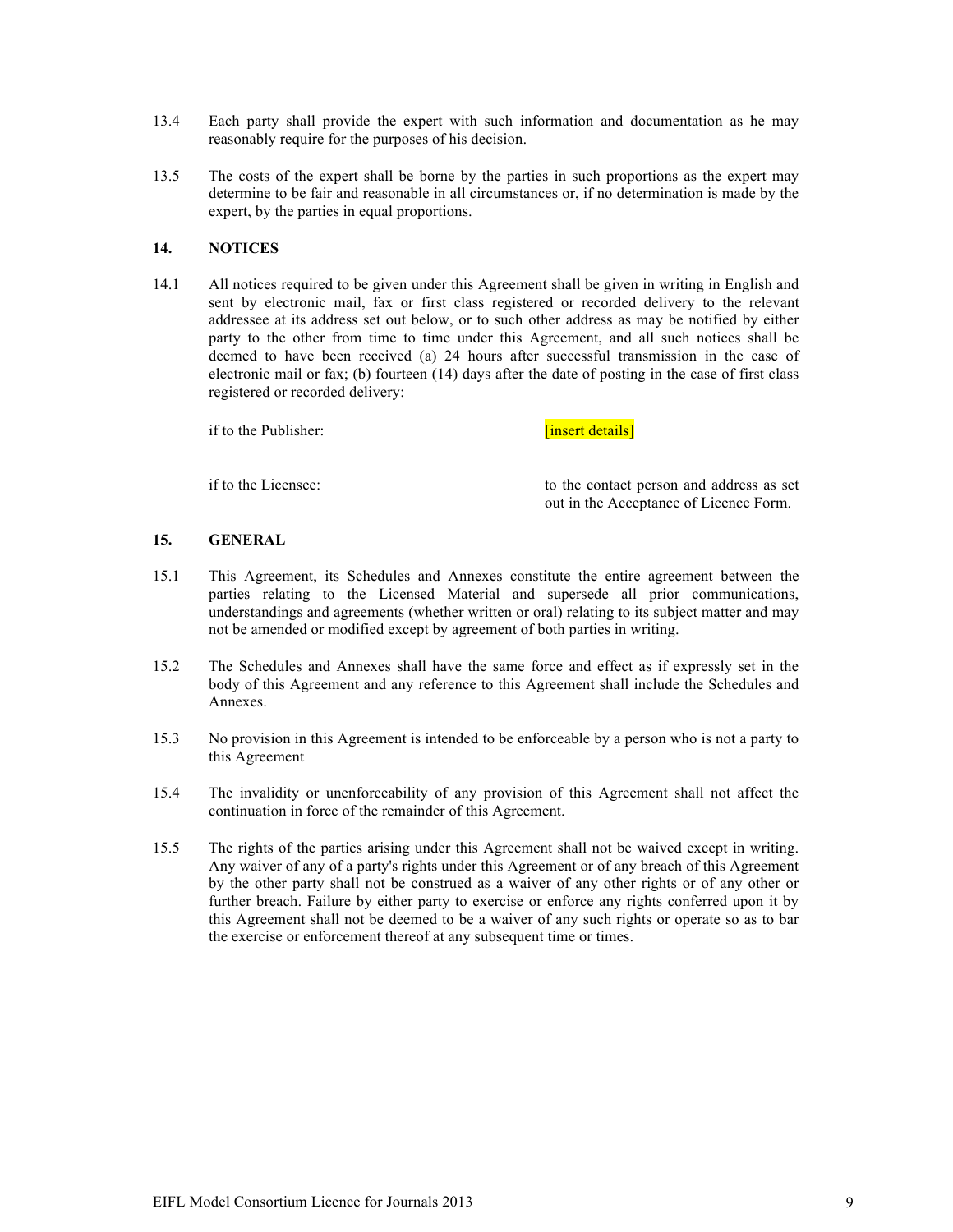## **SCHEDULE 1: MATERIAL**

[INSERT DETAILS]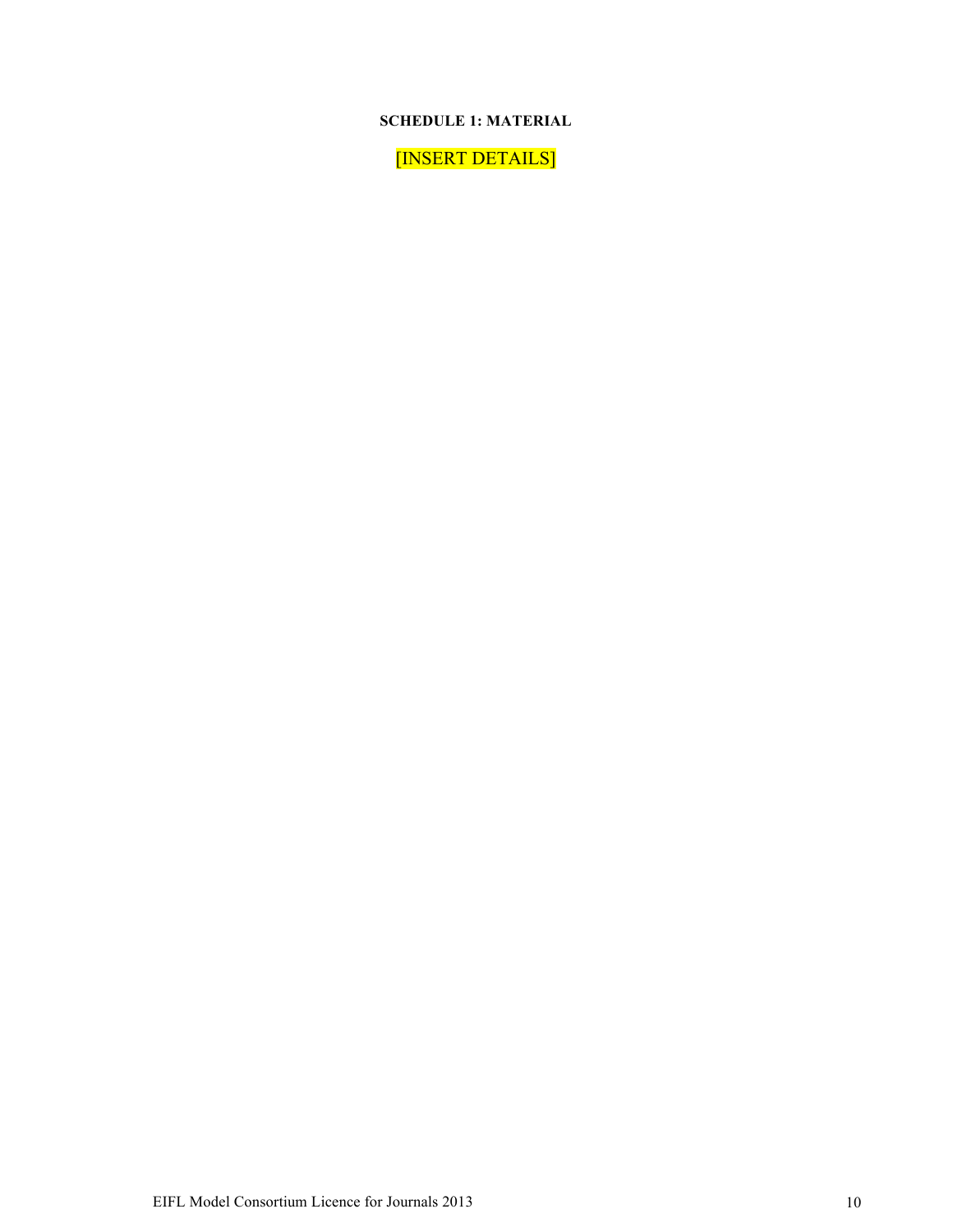

# **[NAME&RESOURCE]:**

# **ACCEPTANCE OF LICENCE FORM**

The Licensee hereby accepts and agrees to the terms and conditions of the [Name] Resource] Licence Agreement as displayed in the Members' Only section of the EIFL website (contract number: [Name Resource] 2013-01) and its Schedules and Annexes.

The Licensee agrees to subscribe to the Licensed Material for Eligible Institutions as listed in Annex 1 below from [insert date] to [insert date] ["Term"] and to pay to the Publisher the Fee of [insert amount and currency] for access and use of the Licensed Material for the duration of the Term.

The fee shall be due and payable 90 days after the date of an invoice for the fee from the Publisher. The fee excludes VAT and local taxes. The Licensee will pay such taxes where applicable.

| Name of Licensee                 |  |
|----------------------------------|--|
| (name of institution):           |  |
| Full postal address of Licensee: |  |
| Telephone:                       |  |
| Primary contact person:          |  |
| Fax:                             |  |
| E-mail:                          |  |
| Deputy contact person:           |  |
| Fax:                             |  |
| E-mail:                          |  |
| Purchase order number:           |  |
| Invoice address (if different    |  |
| from above):                     |  |
| IP addresses:                    |  |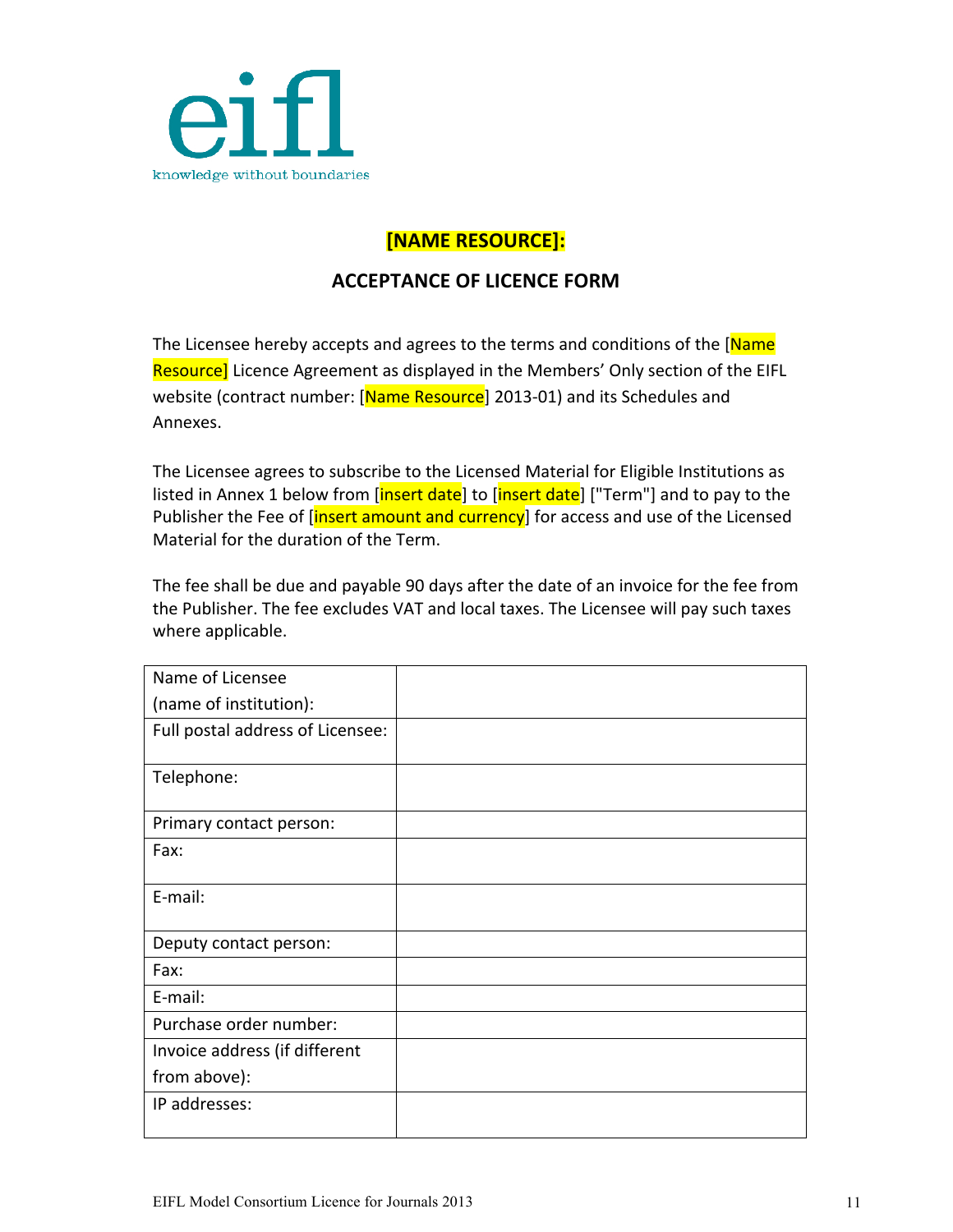Signature: Signed by: Position: Date:

List of Eligible Institutions

| No.                       | <b>Eligible Institutions</b><br><b>Library Premise(s)</b> | <b>Contact person</b> | <b>Address</b> | <b>IP addresses/passwords</b> |
|---------------------------|-----------------------------------------------------------|-----------------------|----------------|-------------------------------|
| $\overline{\mathbf{1}}$ . |                                                           |                       |                |                               |
| <mark>2.</mark>           |                                                           |                       |                |                               |
| <mark>3.</mark>           |                                                           |                       |                |                               |
| <mark>4.</mark>           |                                                           |                       |                |                               |
| <b>5.</b>                 |                                                           |                       |                |                               |